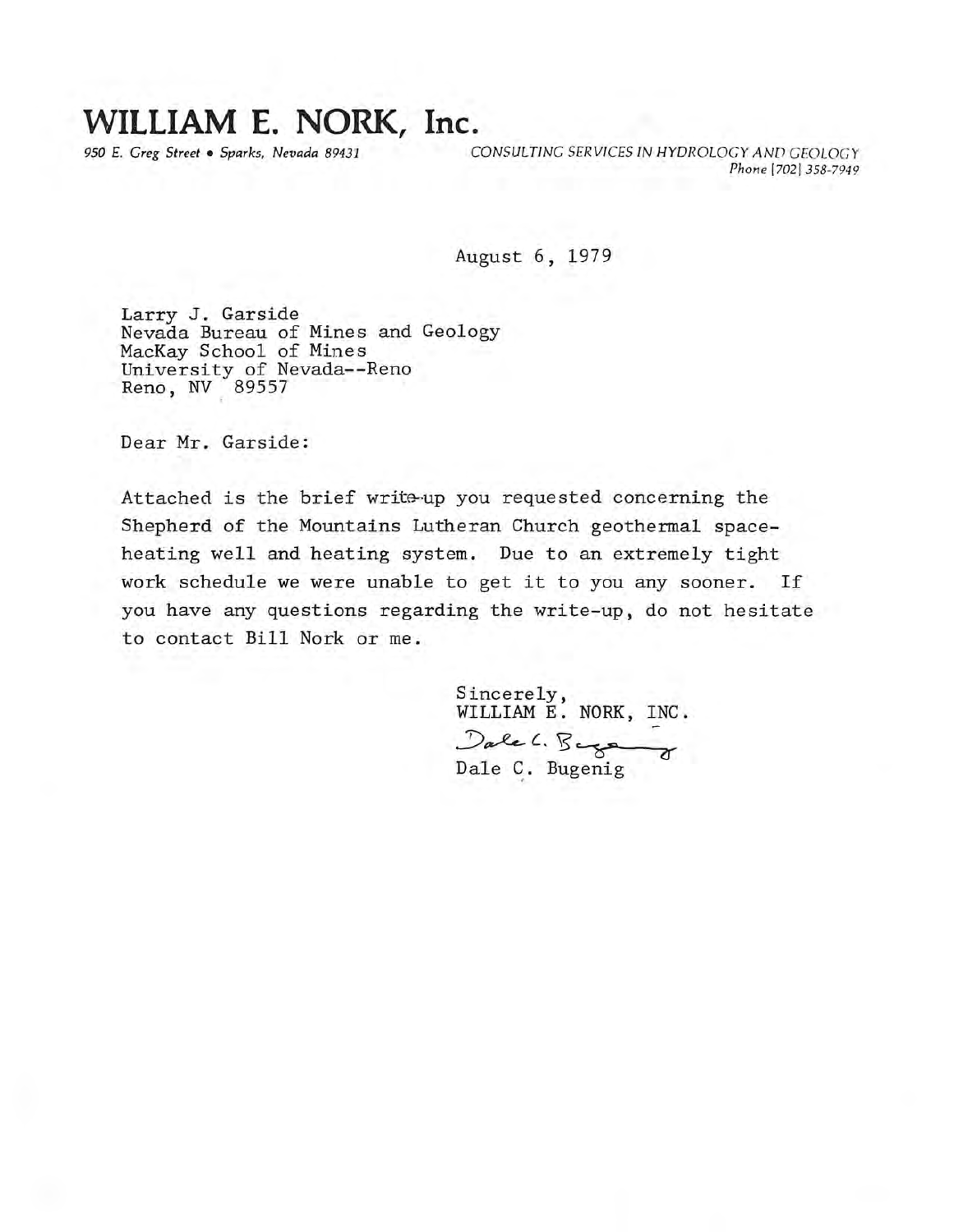B Peckom & laberide

The Shepherd of the Mountains Lutheran Church space-heating<br>well was drilled in December 1976. The well is located in the southwest corner of the church parking lot. Total depth of the well is 375 feet. Unconsolidated formations, consisting of interbedded sand, clay, and silt, were penetrated the entire depth. Hot ground water was encountered below a 30-foot thick confining blue clay layer located at approximately 100 feet depth. Upon completion of drilling a temperature survey was conducted. Bottom-hole temperature was measured at  $179^{\circ}$  F. The results of the temperature survey is illustrated in Figure 1.

The upper 100 feet of the well was cased with 10 3/4-inch O.D. blank steel casing. The casing was set firmly into the confining clay layer to effectively isolate the hot water zone from cooler shallow ground water. Blank 8 5/8-inch 0.D.  $\frac{1}{4}$ -inch sidewall casing was installed to 325 feet depth, and from 325 to 375 feet depth factory mill-slot perforations was installed (Figure 2.).

Heat from the well is extracted from a heat exchanger within the well placed to 375 feet depth. The heat exchanger is constructed of a two-inch copper pipe inside of a three-inch copper pipe  $(Figure 2.)$ . Water flows down the annular space between the two pipes and returns via the inner two-inch pipe.

 $\mathbf{C}$ 

Shepherd of the Mountains Lutheran Church is a two-story structure. The upstairs contains approximately 40,000 cubic feet of space; the basement about 30,000 cubic feet. Heating of the upstairs and dovmstairs is accomplished by 170,000 BTUH and 101,000 BTUH forced-air furnaces respectively, located in the northwest corner of the basement. Each heating unit operates independently of the other.

A closed-loop system supplies heating coils within the furnaces with hot water from the well's heat exchanger. Water is recirculated through the system by two 3/4-horsepower circulating

 $-1-$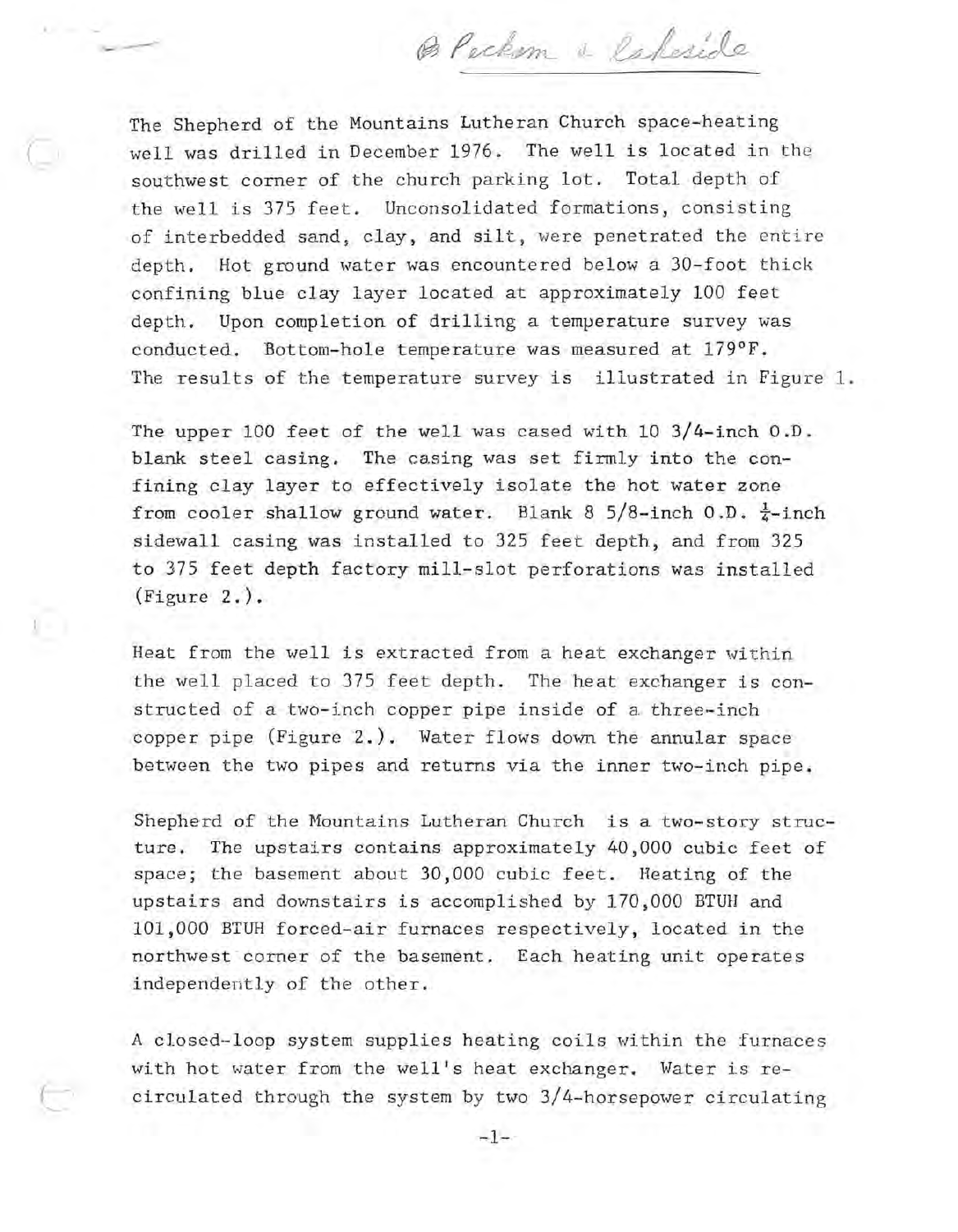

 $-2-$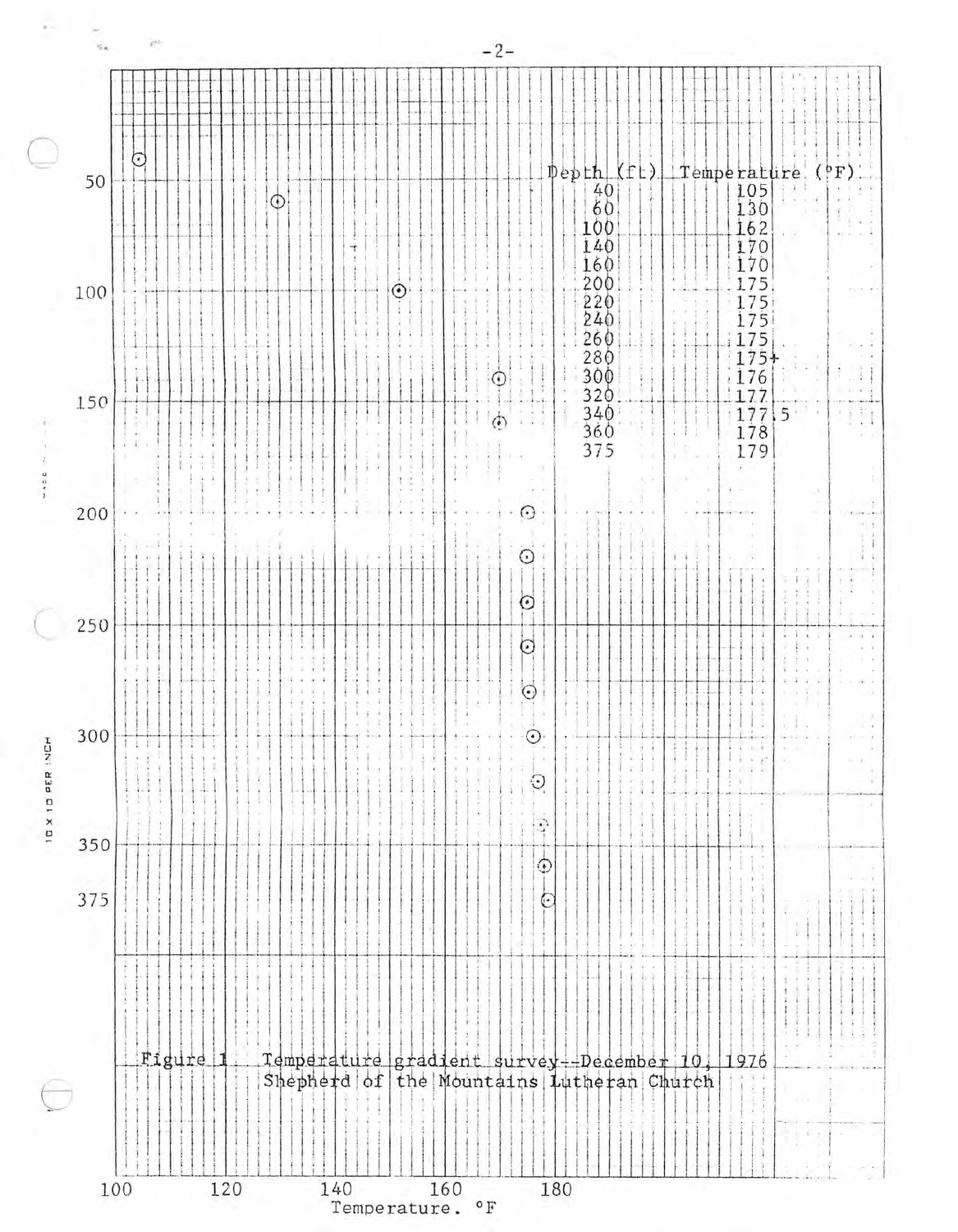

Well construction and generalized lithologic log for Shepherd<br>of the Mountains Lutheran Church space heating well *igure* 2.